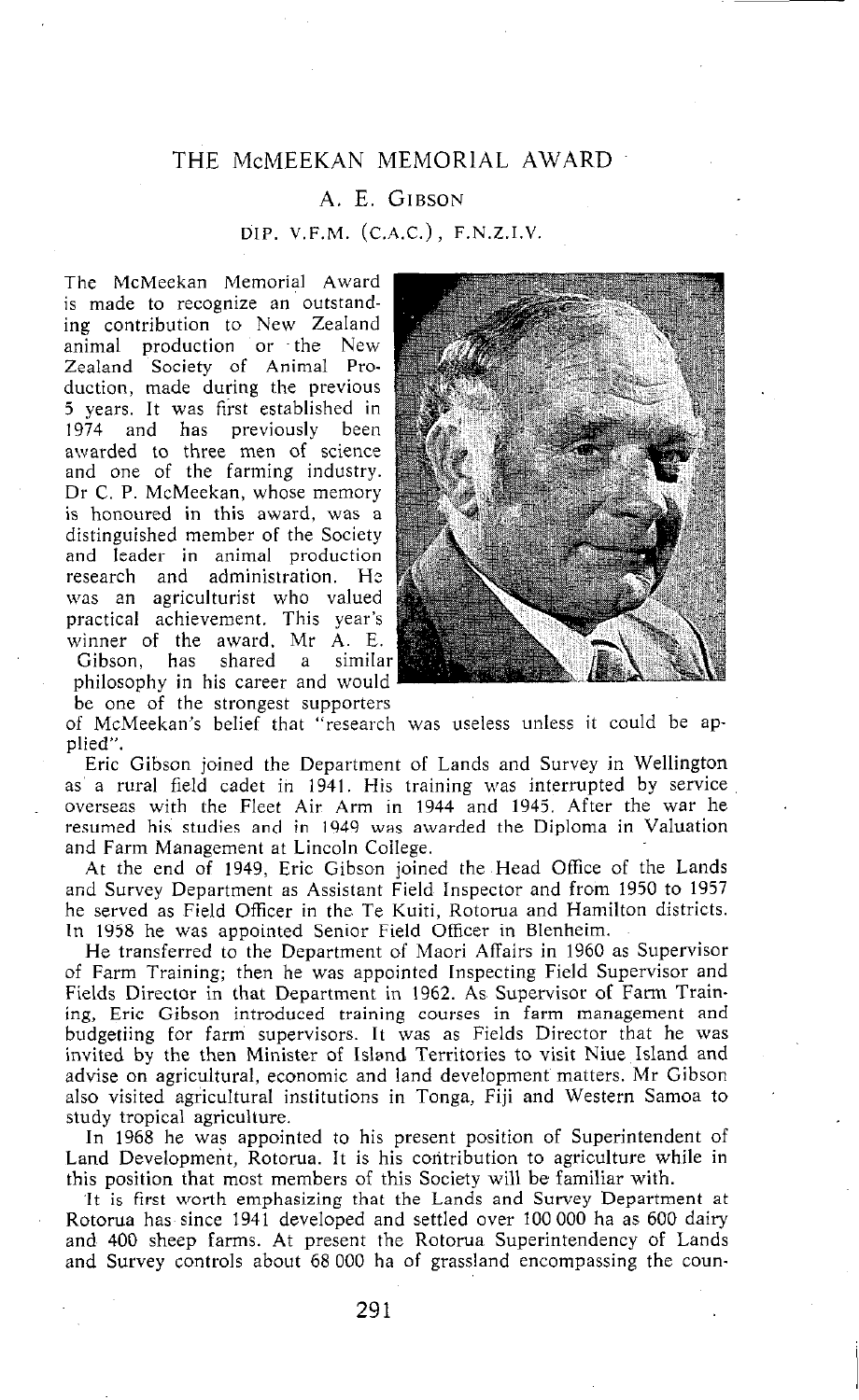### <sup>I</sup>292 **MCMEEKAN MEMORIAL. AWARD**

ties of Tauranga, Whakatane, Rotorua and Taupo. Each of the 50-odd farm settlement blocks has a manager and staff supervised from the Rotorua office. With the objective of developing land, recovering the costs of development, and then making it available for settlement, the Rotorua district has been engaged in a large-scale sheep and beef farming enterprise, in itself a unique contribution to animal production.

In 1977 some 479 500 sheep and 47 800 beef cattle were wintered on these development blocks. This is a considerable responsibility in terms of people, land, stock and capital, and Mr Gibson has attained a very high level of achievement in integrating these resources. Livestock numbers have increased and, most importantly, the level of performance per animal has improved dramatically. For example, docking percentages have increased from around 83% on average to nearly 100%. This is a tribute to Eric's leadership and the contribution made by the Lands and Survey team. Large-scale development and the efficient farming of livestock have been undertaken with skill, initiative and determination.

The Lands and Survey Department, Rotorua, is also closely involved with animal research and development in three important fields:

- (1) Applied large-scale Romney and Angus improvement schemes.
- (2) Direct animal breeding research in collaboration with scientists of the Ministry of Agriculture and Fisheries at Ruakura and Whatawhata.
- (3) Collaboration with the Ministry of Agriculture and Fisheries Research and Animal Health Divisions in field and stock trials in disciplines other than animal breeding.

,

Eric Gibson was among the first to recognize the necessity for livestock improvement and the unique resources available for this within Lands and Survey, and to appreciate the potential of large-scale group breeding schemes. The Romney sheep breeding scheme was initiated in 1968 and is now centred on the Waihora, Otutira and Kakaho blocks. It involves the detailed performance recording of over 20 000 sheep each year. This scheme now supplies over 3000 selected rams of defined comparative breeding value for use in the Rotorua and other districts throughout New Zealand. These rams, with older sires retained, are now joined with about 500 000 breeding ewes each year. A similar integrated breeding scheme incorporating performance recorded information as an aid to selection and modem technology was set up with Angus cattle in 1970 under Eric's supervision. This nucleus herd now supplies over 300 bulls per year to the Rotorua and other districts. Semen from the top progeny tested bulls identified within this scheme has been released for use in-New Zealand and for export. The effective integration of the land, stock, skilled farming staff and technological resources to generate breeding of stock of high merit on this scale is a unique achievement in New Zealand, and an example to both the sheep and beef cattle industries.

With this philosophy of looking for practical proof of applied science, he set up a testing unit on the Tihoi block in 1976 to evaluate the genetic merit of the rams and bulls bred bv Lands and Survey compared with those available from commercial sources in industry. All these breeding projects have generated great interest in New Zealand and overseas.

The second major contribution of Mr Gibson to animal research and development has been through the support given to the initiation and running of direct animal breeding research undertaken on the Waikite, Goudies and Crater blocks, and recently on the Rotomahana block. A